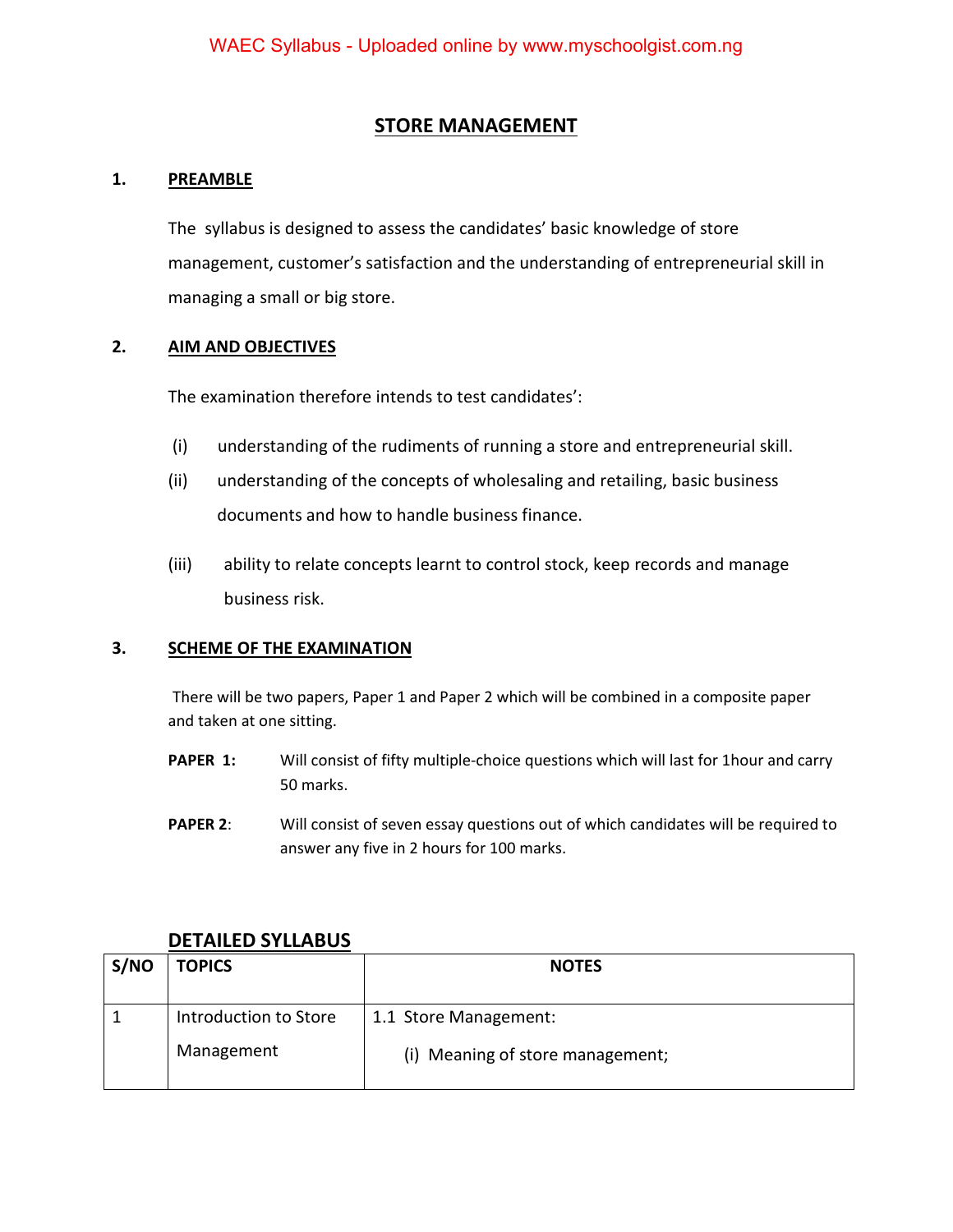|                |                       | (ii) Importance of store management;                                                                                                                                  |
|----------------|-----------------------|-----------------------------------------------------------------------------------------------------------------------------------------------------------------------|
|                |                       | (iii) Functions of a store manager;                                                                                                                                   |
|                |                       | (iv) Characteristics of a store manager;                                                                                                                              |
|                |                       | (v) Customer services:                                                                                                                                                |
|                |                       | pre sale services                                                                                                                                                     |
|                |                       | after sale services                                                                                                                                                   |
|                |                       | 1.2 Functions of Management:                                                                                                                                          |
|                |                       | Planning;<br>(i)                                                                                                                                                      |
|                |                       | (ii)<br>Organization;                                                                                                                                                 |
|                |                       | (iii)<br>Leading;                                                                                                                                                     |
|                |                       | Staffing;<br>(iv)                                                                                                                                                     |
|                |                       | Controlling.<br>(v)                                                                                                                                                   |
|                |                       | 1.3 Factors to be considered in establishing a store - Market,<br>Finance, types of stock, transport, accessibility, security,<br>government regulation and personel. |
| $\overline{2}$ | Concepts of retailing | 2.1 Retailing:                                                                                                                                                        |
|                | and wholesaling.      | (i) Definition;                                                                                                                                                       |
|                |                       |                                                                                                                                                                       |
|                |                       | (ii) Functions of a retailer;                                                                                                                                         |
|                |                       | Wholesaling:<br>2.2                                                                                                                                                   |
|                |                       | Definition;<br>(i)                                                                                                                                                    |
|                |                       | (ii) Functions of a wholesaler;                                                                                                                                       |
|                |                       |                                                                                                                                                                       |
|                |                       | 2.3<br>Warehousing;                                                                                                                                                   |
|                |                       | Meaning of warehousing<br>۰                                                                                                                                           |
|                |                       | - types of warehousing;                                                                                                                                               |
|                |                       | importance of warehousing;                                                                                                                                            |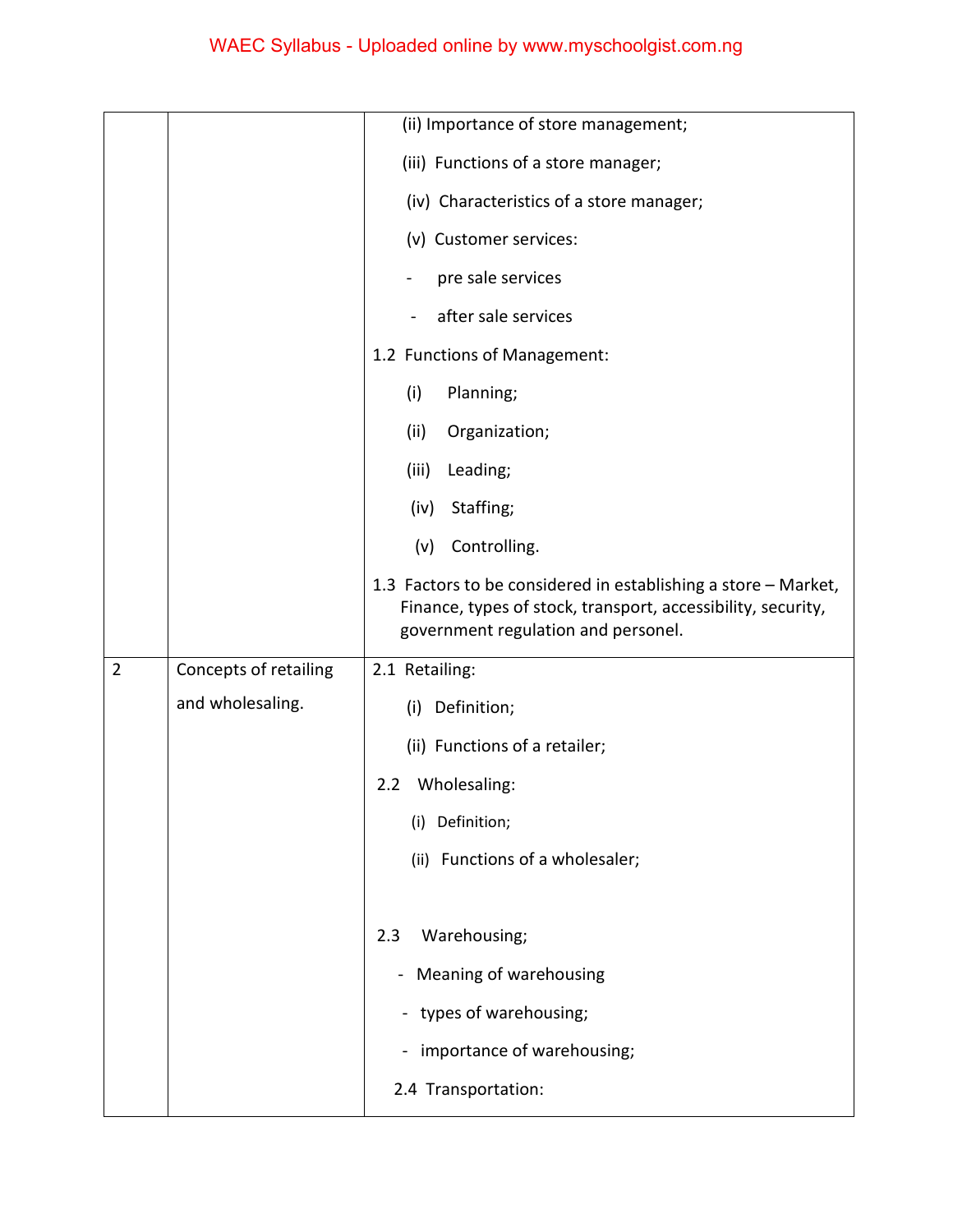|    |                      | definition;                                                      |
|----|----------------------|------------------------------------------------------------------|
|    |                      | means of transportation;                                         |
|    |                      | advantages and disadvantages of each means of<br>transportation; |
|    |                      | factors that will determine the choice of transport.             |
| 3. | <b>Stock Control</b> | Introduction to Stock Control:<br>3.1                            |
|    |                      | (i) Meaning of stock control;                                    |
|    |                      | (ii) Importance of stock control;                                |
|    |                      | Types of stock records-Stock list, Bin card/ Store<br>(iii)      |
|    |                      | Card, Store requisition form and Delivery notes.                 |
|    |                      | 3.2 Methods of Stock Control:                                    |
|    |                      | (i) Manual method;                                               |
|    |                      | - Periodic, perpetual and annual stock taking.                   |
|    |                      | (ii) Computerized method;                                        |
|    |                      | (iii) Levels of stock control;                                   |
|    |                      | maximum level.                                                   |
|    |                      | minimum level.                                                   |
|    |                      | reorder level.                                                   |
|    |                      | (iv) Issuing of stock:                                           |
|    |                      | FIFO and LIFO.                                                   |
|    |                      | 3.3 Pricing:                                                     |
|    |                      | (i) Definition of pricing;                                       |
|    |                      | (ii) Types of pricing;                                           |
|    |                      | skimming                                                         |
|    |                      | mark-up                                                          |
|    |                      | mark-down                                                        |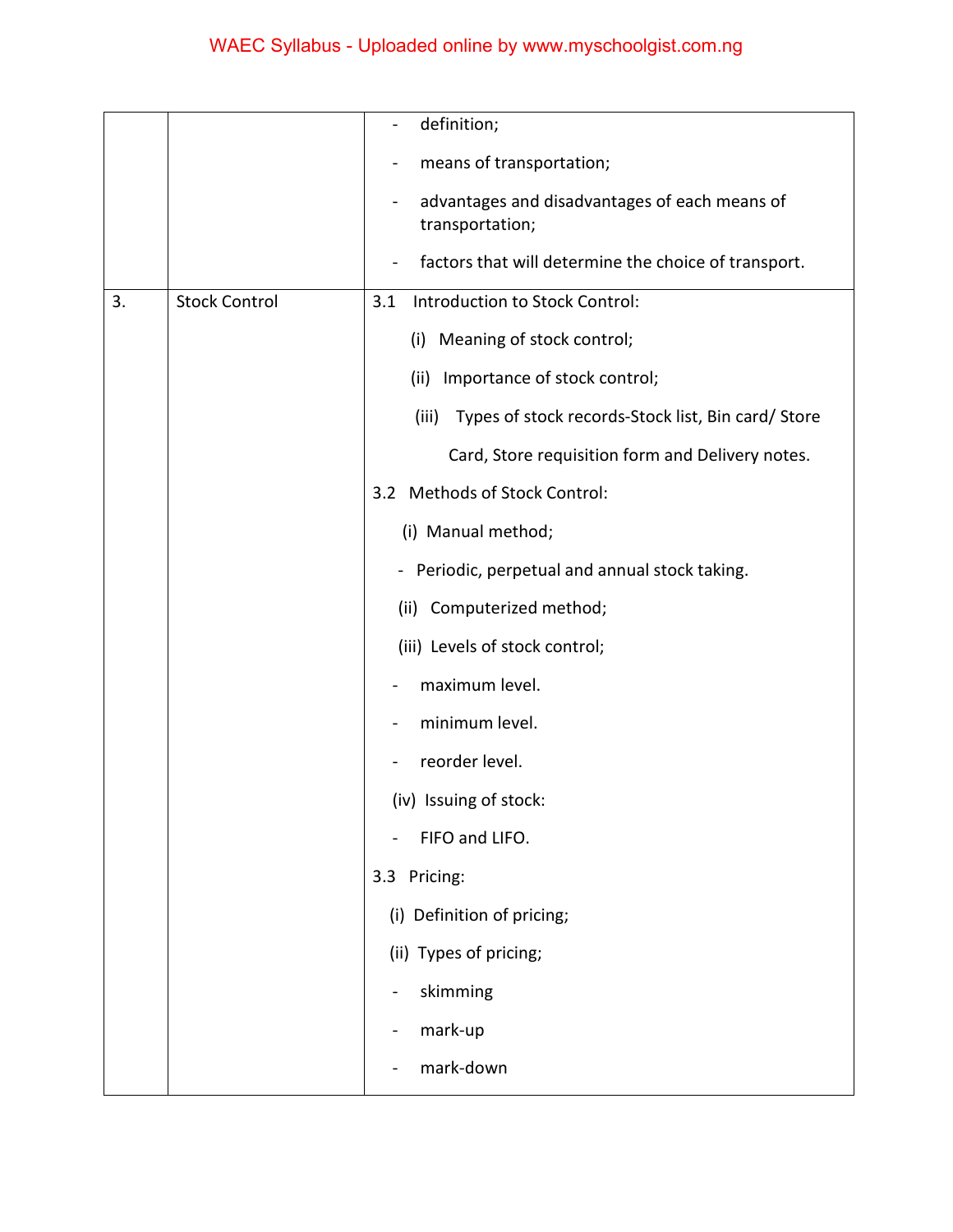|    |                       | penetration                                    |
|----|-----------------------|------------------------------------------------|
|    |                       | below or above mark pricing                    |
| 4. | Organizational policy | 4.1 Organizational Policy:                     |
|    |                       | (i) Definition;                                |
|    |                       | (ii) Employment policy;                        |
|    |                       | (iii) Decision;                                |
|    |                       | customer services                              |
|    |                       | public relations                               |
|    |                       | 4.2 Organizational Standards:                  |
|    |                       | Definition of standards;<br>(i)                |
|    |                       | (ii) Productivity standards;                   |
|    |                       | Standard for customer's satisfaction.<br>(iii) |
|    |                       | 4.3 Organizational Culture:                    |
|    |                       | Definition of culture;<br>(i)                  |
|    |                       | Explanation of organizational culture;<br>(ii) |
|    |                       | attitude to customers                          |
|    |                       | relationship with co-workers                   |
|    |                       | relationship with the Boss                     |
|    |                       | dress code                                     |
| 5. | <b>Business</b>       | 5.1 Overview of Communication:                 |
|    | Communication         | (i) Definition of communication;               |
|    |                       | (ii) Types of communication;                   |
|    |                       | oral, written and non-verbal.                  |
|    |                       | (iii) Business documents;                      |
|    |                       | letters, memos, reports and circulars.         |
|    |                       | 5.2 Electronic Communication:                  |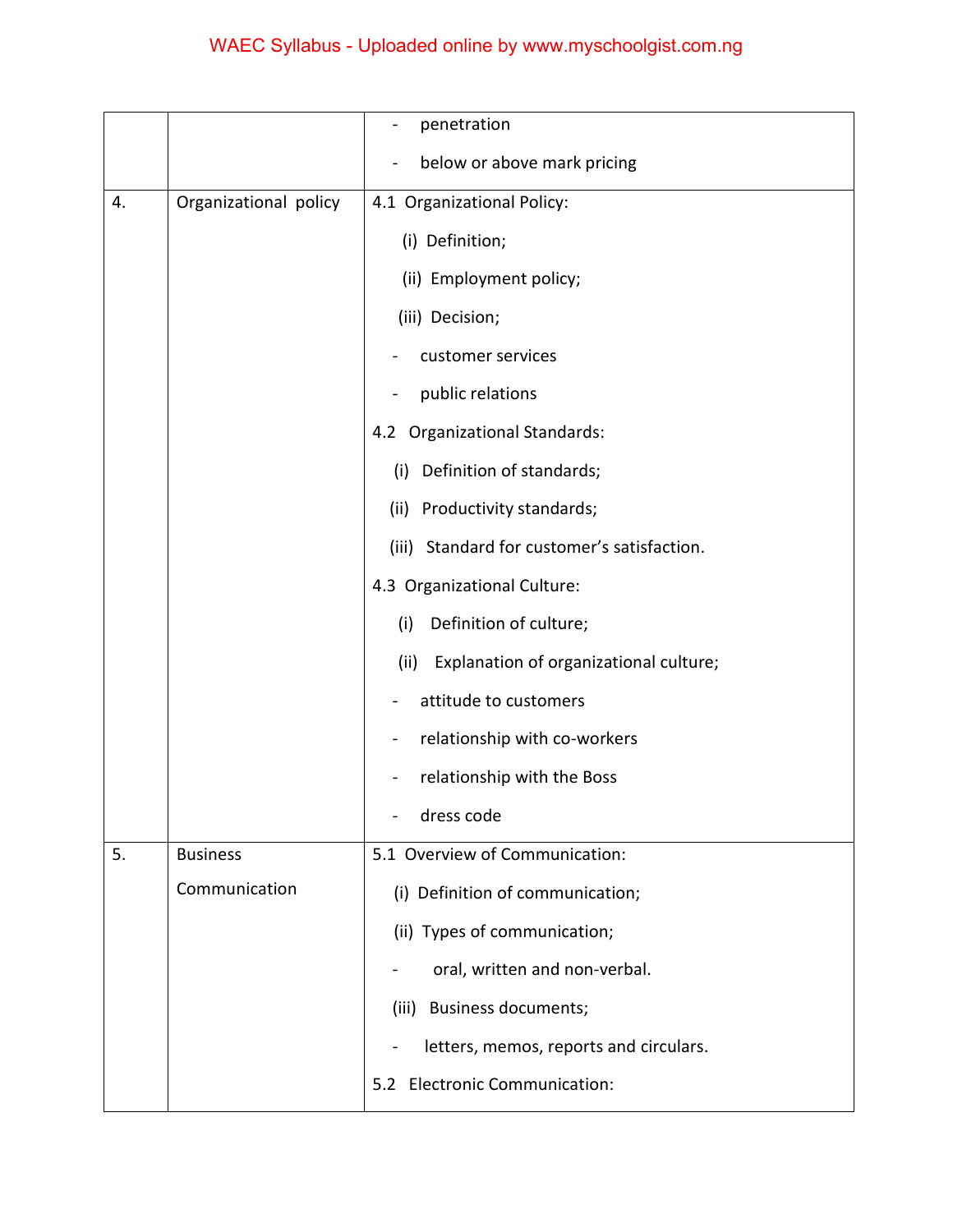|    |                     | (i) Definition of communication;                                    |
|----|---------------------|---------------------------------------------------------------------|
|    |                     | (ii) Means of communication                                         |
|    |                     | fax, telephone, email, radio messages.                              |
|    |                     | (iii) Word Processing - Using computer to write business<br>letter. |
| 6. | <b>Business Law</b> | 6.1 Overview of Basic Business Law:                                 |
|    |                     | definition.                                                         |
|    |                     | 6.2 Law of contract:                                                |
|    |                     | - elements of contract.                                             |
|    |                     | Rights and obligations of employer and employee.<br>$\frac{1}{2}$   |
|    |                     | 6.3 Agency:                                                         |
|    |                     | (i) Definition;                                                     |
|    |                     | (ii) Types of agents;                                               |
|    |                     | (iii) Creation of agency;                                           |
|    |                     | Rights and obligations of principals/agents                         |
|    |                     | 6.4 Sale of Goods Act:                                              |
|    |                     | (i) Contract of sale;                                               |
|    |                     | (ii) Formalities of sale;                                           |
|    |                     | 6.5 Government Regulation of Business:                              |
|    |                     | Meaning and uses of :                                               |
|    |                     | (i) Patent right;                                                   |
|    |                     | Copy right;<br>(ii)                                                 |
|    |                     | Trade mark.<br>(iii)                                                |
|    |                     | Health and Safety at Work Act.<br>(i)                               |
|    |                     | (ii) Consumer protection agency                                     |
|    |                     | (iii) License                                                       |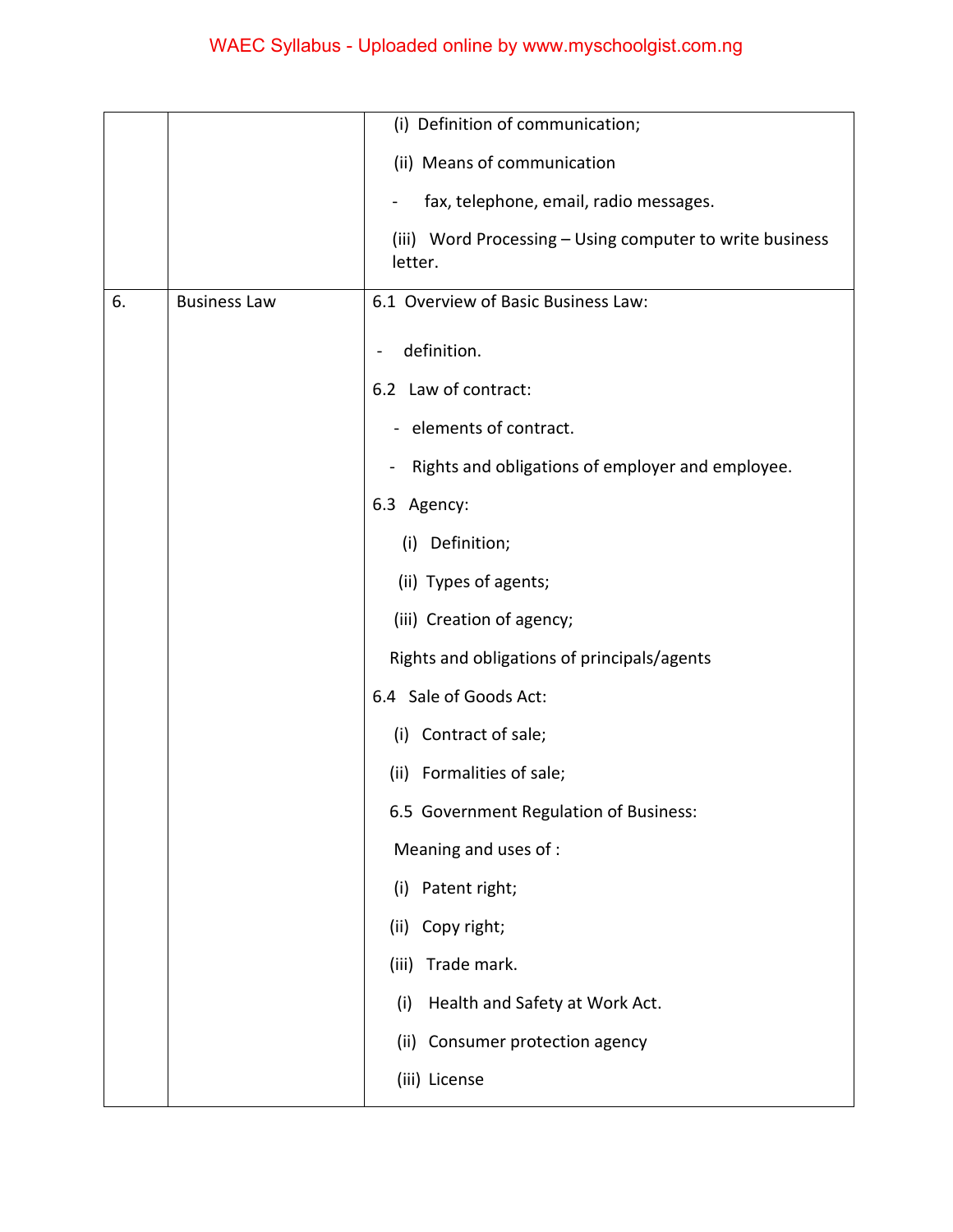|   |                       | 6.6 Government Regulatory Agencies:                                                                                                                                         |
|---|-----------------------|-----------------------------------------------------------------------------------------------------------------------------------------------------------------------------|
|   |                       | - NAFDAC, NDLEA, SON                                                                                                                                                        |
|   | <b>Record Keeping</b> | 7.1 Documentation:                                                                                                                                                          |
|   |                       | (i) Definition of filing and indexing;                                                                                                                                      |
|   |                       | (ii) Rules of filing;                                                                                                                                                       |
|   |                       | (iii) Filing and indexing method.                                                                                                                                           |
|   |                       | 7.2 Source document:                                                                                                                                                        |
|   |                       | (i) Meaning;                                                                                                                                                                |
|   |                       | (ii) Types.                                                                                                                                                                 |
|   |                       | Invoice, receipts, cheques, vouchers                                                                                                                                        |
|   |                       | <b>Trade Documents:</b><br>7.3                                                                                                                                              |
|   |                       | (i) Documents used in foreign trade;                                                                                                                                        |
|   |                       | Bills of Lading, Certificate of Origin, Consular invoice,<br>Insurance certificate, inspection certificate, Bill of Exchange,<br>Indent, Letter of Credit, Proforma invoice |
|   |                       | (ii) Documents used in home trade.                                                                                                                                          |
|   |                       | Order, Enquiry, Waybill, Consignment note, Manifest, invoice,<br>proforma invoice Receipts, Credit and Debit note, Vouchers                                                 |
| 8 | <b>Book Keeping</b>   | 8.1 Subsidiary Books.                                                                                                                                                       |
|   |                       | Meaning, Types, Uses, Purchase and Sales day book,<br>Returns outwards/inwards books, Cash books.                                                                           |
|   |                       | 8.2 Imprest System:                                                                                                                                                         |
|   |                       | (i) Definition and description of the imprest system;                                                                                                                       |
|   |                       | (ii) Preparation of petty cash book.                                                                                                                                        |
|   |                       | 8.3 Final Accounts:                                                                                                                                                         |
|   |                       | (i) Definition and purpose;                                                                                                                                                 |
|   |                       | Simple Trading, Profit and Loss Account and Balance<br>(iii)<br>sheet.                                                                                                      |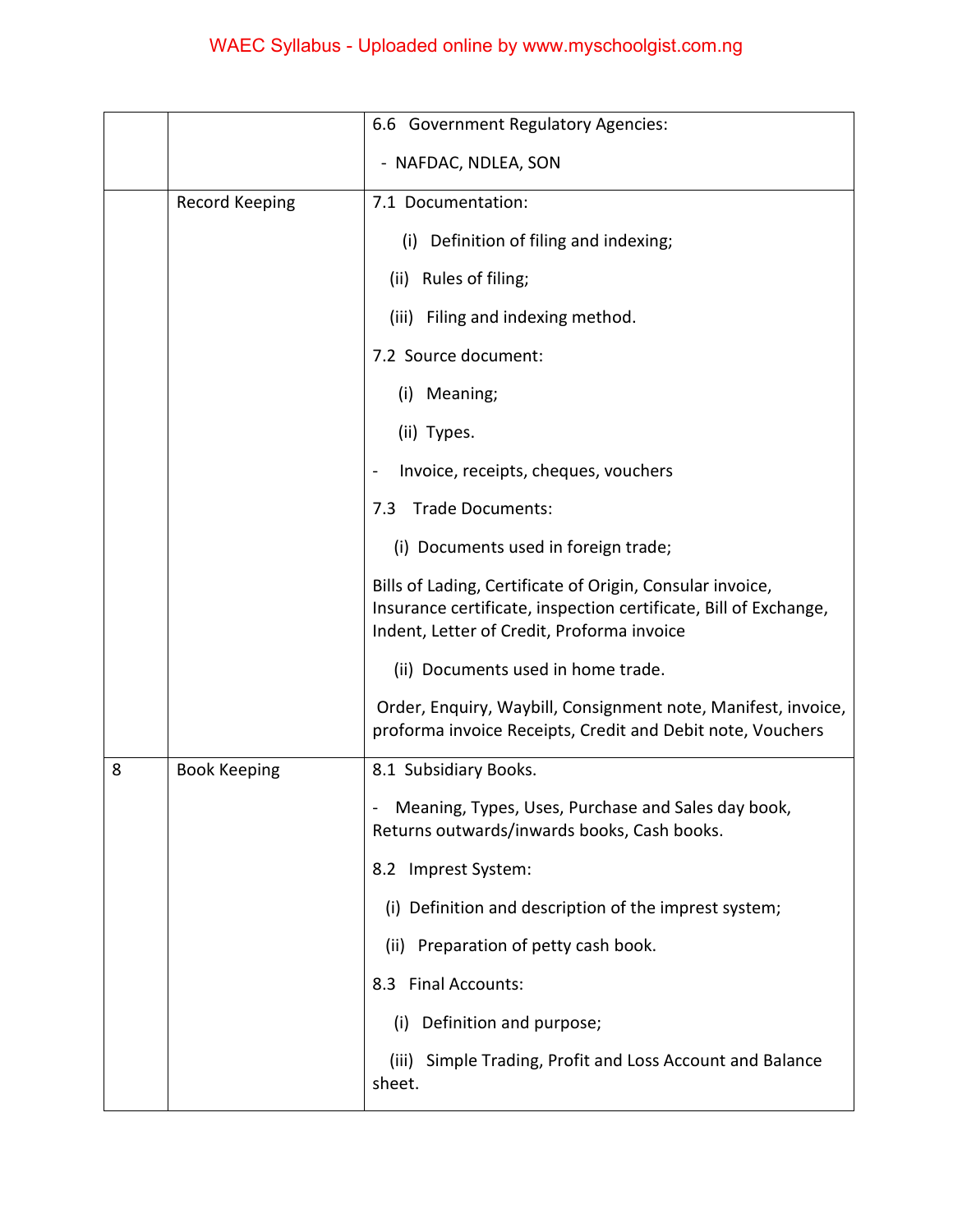|       |                      | 8.4 Sales / Turnover:                                      |
|-------|----------------------|------------------------------------------------------------|
|       |                      | Meaning;<br>(i)                                            |
|       |                      | (ii) Calculation of rate of sales turnover.                |
| $9\,$ | Risk Management      | Risk Management:                                           |
|       |                      | Definition;<br>(i)                                         |
|       |                      | (ii) Methods of risk management.                           |
|       |                      | Sound management practices                                 |
|       |                      | Reduction of risks - optimum stock level<br>$\blacksquare$ |
|       |                      | Hedging<br>$\overline{\phantom{0}}$                        |
|       |                      | Risk transfer through insurance                            |
| 10    | Handling Finances of | 10.1<br>Investments:                                       |
|       | the Store            | 10.1<br>Investments:                                       |
|       |                      | Meaning                                                    |
|       |                      |                                                            |
|       |                      | (i) Capital Investment:                                    |
|       |                      | Meaning                                                    |
|       |                      | investment in capital market;                              |
|       |                      | functions of Stock Exchange;<br>$\overline{\phantom{0}}$   |
|       |                      | advantages of share holding.                               |
|       |                      | (iii) Money market instruments:                            |
|       |                      | Meaning                                                    |
|       |                      | treasury bill;                                             |
|       |                      | commercial papers;                                         |
|       |                      | bonds,                                                     |
|       |                      | 10.2 Taxation:                                             |
|       |                      | Meaning of tax;<br>(i)                                     |